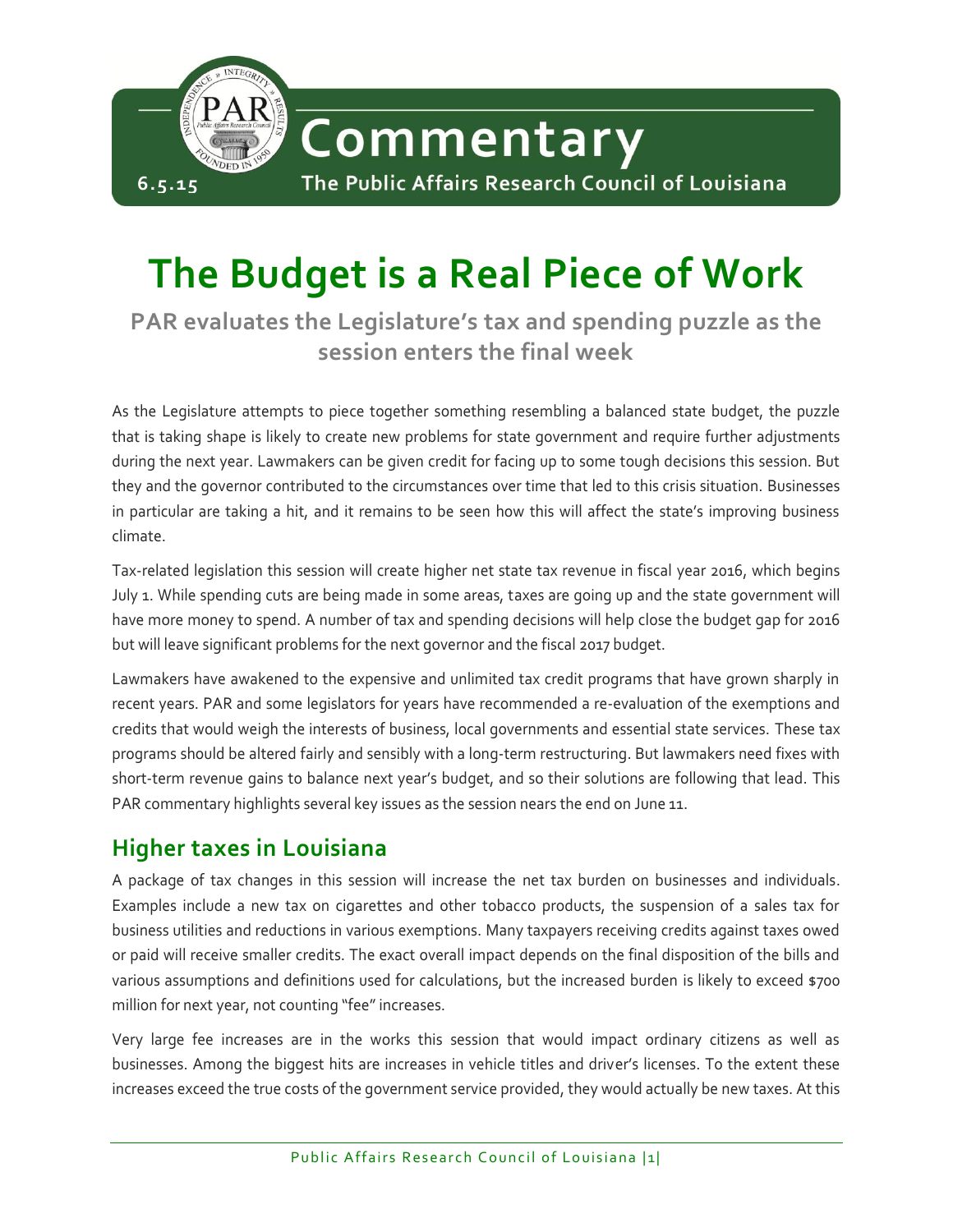point the new money is going into the state general fund and the Legislature intends to spend it on various government operating expenses.

The central package of revenue and spending bills does not offer anywhere near the level of tax decreases that would "offset" the tax increases to create a revenue neutral new tax environment. There is no revenue neutrality, as some might claim. The governor and some lawmakers view the SAVE bill, or Student Assessment for a Valuable Education, as an offsetting measure but that initiative is a Rube Goldberg budgetary contraption and not a tax reduction.

#### **The SAVE initiative**

The SAVE program would create a new obligation for state spending on colleges based on enrollment. Although it establishes a new assessment and tax credit, the program as currently conceived would not cost anyone any new fees or tuition and would not give anyone a real tax break. Its impact would be to guarantee a certain level of state funding to colleges on a per-student basis. Whereas the state's constitutionally created MFP process provides relatively stable state funding for local school districts, the SAVE program would use a different mechanism essentially to achieve a similar goal for higher education. It has won the strong support of higher education officials. An overall target figure of \$350 million has been under discussion.

SAVE is a misuse of the tax system. The purpose of a tax system is to generate revenue to support needed public services. SAVE does not generate dollars for the state. Also, it does not promote any desired behavior such as a business tax incentive or credit might. It is being used merely to masquerade and promote tax increases.

The public should understand that SAVE does not provide any real reduction in taxes or fees and would not affect how much money the state has available to spend. It would reduce discretionary spending from the state general fund and obligate that spending to colleges. According to the governor's formula and toward his purpose of appearing not to raise taxes overall, the amount of SAVE spending would be counted numerically as an offset to proposed tax increases that have been moving through the legislative process this session.

SAVE is basically a vehicle to allow separate state tax and revenue increases with the governor's permission. It has become a critical piece of the budget puzzle this session only because of the governor's political priorities. The end result is that the governor, by his standards, pretends to keep his tax pledge, while the Legislature gets to spend the money. The governor is taking a political risk that he will be seen as an elected leader who raises taxes but will not take responsibility for it.

Another impact of SAVE is that it takes the state a further step backward toward enrollment-based funding for higher education. One of the better reforms made in Gov. Jindal's first term was to move the state's budgetary practice away from an enrollment-based approach and more toward performance-based funding. A growing consensus in Louisiana and nationwide was that enrollment-based funding has ill effects that drive quantity over quality. During the Jindal years, direct state funding of higher education diminished while colleges raised tuition substantially. Performance-based funding became less relevant than the reformers intended. This trend, when combined with the purely enrollment-based funding formula of SAVE, will mean that higher education in Louisiana will have firmly re-established student enrollment as its primary economic driver.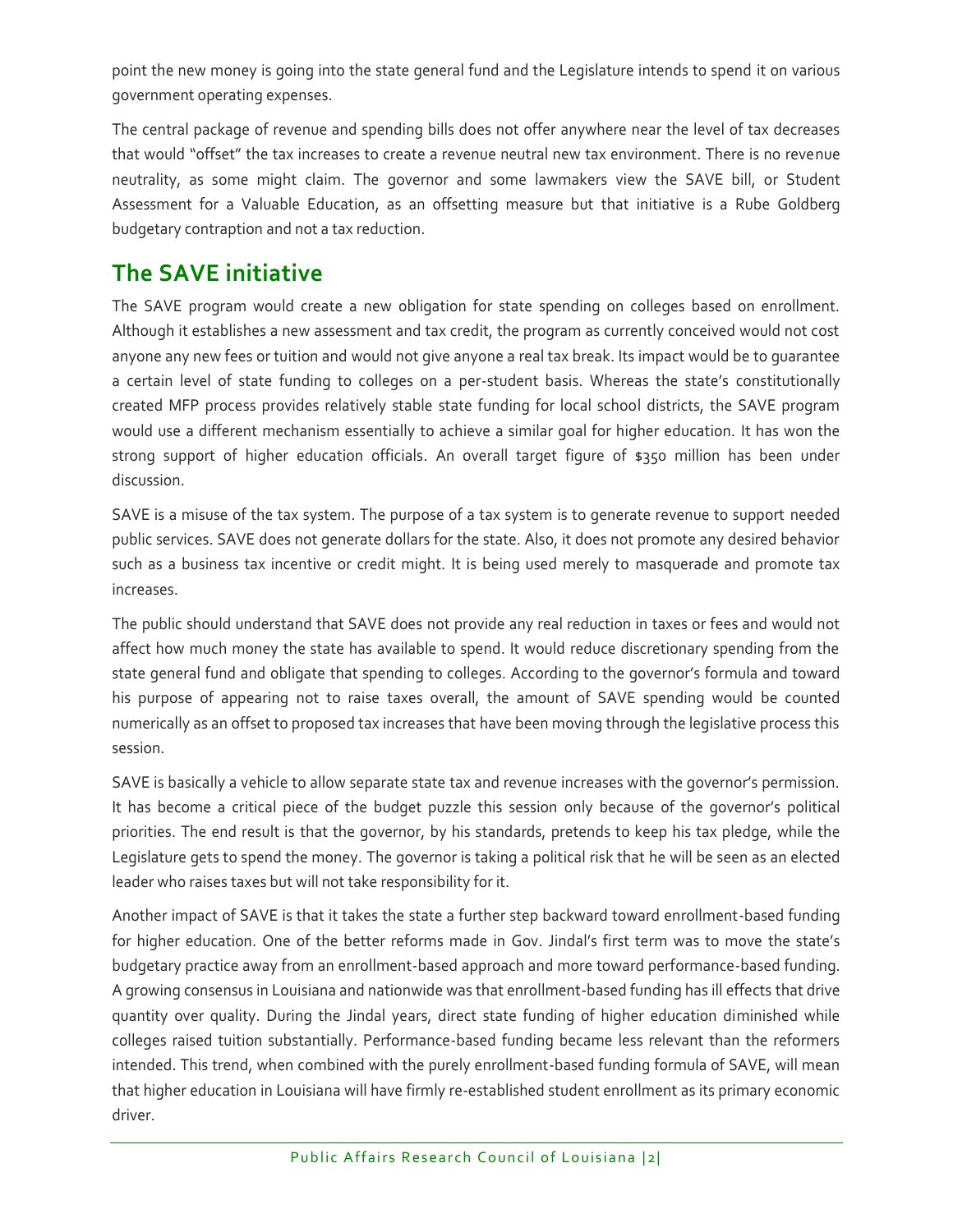# **Problems and predictions**

The state might face a large disparity between the budget passed this session and the real accounting of revenue and spending that takes place over the next fiscal year. PAR has previously identified a number of holes in the budget. Also, the estimates of savings from the various tax bills might be unreliable; the Legislative Fiscal Office says there are so many unknowns that it cannot be confident of its projections for some of the bills. And business decisions and practices will not remain static in the face of tax changes. Companies' behavior will adjust to fit the circumstances and to save money.

Some of the pieces of the budget puzzle involving lower exemptions and credits will create different standards for tax filers in the middle of the tax year. This situation will create serious problems, such as a double standard for taxpayers, possible legal challenges and state administrative costs. This element of the legislative proposals will contribute to the uncertainty about what the real impact on the state budget will be.

A number of elements in the evolving budget for fiscal 2016 will create a gap for next spring's fiscal 2017 budget challenge. For example, a business utility sales tax is being suspended for just over one year. Many reductions in tax exemptions and credits for fiscal 2016 would be recaptured by businesses in subsequent years. On the other hand, some tax changes would have no impact in fiscal 2016 but would boost state revenue or save money in later years.

#### **Tobacco tax dedication**

Lawmakers like to complain that the state budget process is too limited by dedications and yet they continually place more limits on themselves. The combined cigarette and tobacco taxes in House Bill 119 would raise an estimated \$162.7 million per year. But the bill dedicates the revenue to a Medicaid match fund and then further limits the way money can be spent from the fund. These restrictions are unnecessary and counterproductive.

#### **Medical schools**

Louisiana's publicly supported medical schools have been among the lowest priorities in the state budget this year when they should be among the highest. House lawmakers made a contingency plan to finance them adequately but left the schools in serious jeopardy. The Senate version of the budget intends to take care of the schools.

Every spending program should be considered for cuts this year. The medical schools should face serious scrutiny about their spending practices. In this session, the potential deep cuts and uncertainties thrust upon the medical schools went far beyond efficiency measures and became a threat to the state's primary interests. Medical schools are critical to helping fill the vital healthcare positions needed in all areas of the state. The medical schools are fundamental components of economic and workforce development, community prosperity and citizen well being. The overall legal structure and priorities assigned in the state budget give higher preference to many other spending programs affecting the general fund, including local pork projects, private school subsidies and film credits, to name a few.

# **Film credits**

The film credits program has been under scrutiny this session. While a bill by Rep. Joel Robideaux has attracted the most attention with its overall credit cap and other reforms, a separate bill by Rep. Katrina